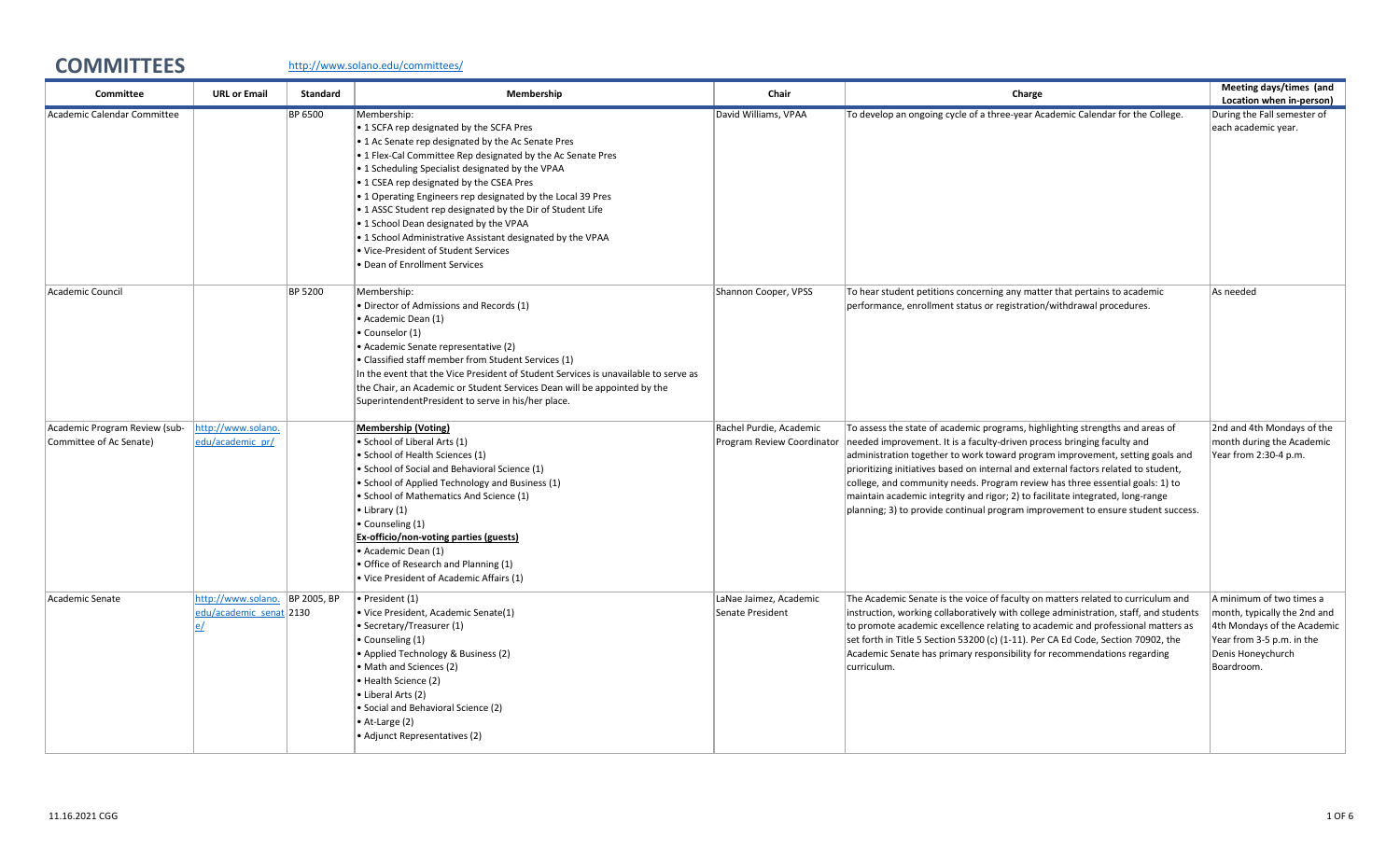| Committee                                                     | <b>URL or Email</b>                                      | Standard                          | Membership                                                                                                                                                                                                                                                                                                                                                                                                                                                                                                                                                                                                                                                                                                                                                                                                                                                                                                                                                                                            | Chair                                    | Charge                                                                                                                                                                                                                                                                                                                                                                                                                                                                                                                                                                                                                                                                                                                                         | Meeting days/times (and<br>Location when in-person)                                                                                                                                                                                                                                                                                            |
|---------------------------------------------------------------|----------------------------------------------------------|-----------------------------------|-------------------------------------------------------------------------------------------------------------------------------------------------------------------------------------------------------------------------------------------------------------------------------------------------------------------------------------------------------------------------------------------------------------------------------------------------------------------------------------------------------------------------------------------------------------------------------------------------------------------------------------------------------------------------------------------------------------------------------------------------------------------------------------------------------------------------------------------------------------------------------------------------------------------------------------------------------------------------------------------------------|------------------------------------------|------------------------------------------------------------------------------------------------------------------------------------------------------------------------------------------------------------------------------------------------------------------------------------------------------------------------------------------------------------------------------------------------------------------------------------------------------------------------------------------------------------------------------------------------------------------------------------------------------------------------------------------------------------------------------------------------------------------------------------------------|------------------------------------------------------------------------------------------------------------------------------------------------------------------------------------------------------------------------------------------------------------------------------------------------------------------------------------------------|
| Assessment Committee (sub-<br>committee of Ac Senate)         | http://www.solano.<br>edu/assess/                        |                                   | <b>Voting Membership:</b><br>• School of Liberal Arts Faculty Coordinator (1)<br>School of Health Sciences Faculty Coordinator (1)<br>School of Social and Behavioral Science Faculty Coordinator (1)<br>. School of Applied Technology and Business Faculty Coordinator (1)<br>School of Mathematics and Science Faculty Coordinator (1)<br>Counseling School Coordinator (1)<br>• Program Review Committee Representative (1)<br>• Curriculum Committee Representative (1)<br>• Adjunct faculty Representative (1)<br><b>Ex-Officio Members</b><br>. Vice President of Academic Affairs or designee (1)<br>• Research and Planning representative (1)<br>• Academic Dean (1)                                                                                                                                                                                                                                                                                                                        | Coordinator                              | Andrew Wesley, Assessment   To provide institutional support and guidance on outcomes assessment including<br>student learning outcomes (SLOs), program learning outcomes (PLOs), general<br>education learning outcomes (GELOs), institutional learning outcomes (ILOs), and<br>service area outcomes (SAOs) (omit what is in read. We do not look at SAOs). The<br>committee helps shape institutional policy regarding assessment; supports faculty in can be arranged with the<br>the completion of timely, quality assessments; helps faculty create quality outcomes Assessment Chair Andrew<br>and tools for measuring them; disseminates information about outcomes<br>assessment; and supports the campus integrated planning process | Determined by availability of<br>school coordinators and<br>assessment committee faculty<br>coordinator. A zoom meeting<br>Wesley                                                                                                                                                                                                              |
| SCC CalWORKs Committee (SCC<br>CalWORKs Partnership Meetings) | for meeting<br>information contact<br>calworks@solano.ed |                                   | Based on related interest to identified student groups<br>• CalWORKs Counselor/Coordinator (1)<br>• Dean, Counseling & Special Services (1)<br>Career Employment Services Coordinator (1)<br>· Director, Financial Aid (1)<br>Solano County Health and Social Services Supervisors<br>Solano County Health and Social Services Caseworkers                                                                                                                                                                                                                                                                                                                                                                                                                                                                                                                                                                                                                                                            | Priscilla Jones, CalWorks<br>Coordinator | To coordinate programs that directly serve CalWORKs students, including CalWORKs, Quarterly on the 3rd Thursday<br>Employment Services, Financial Aid and Workforce Development.                                                                                                                                                                                                                                                                                                                                                                                                                                                                                                                                                               | of September, January, and<br>May from 9:30 - 11:30AM (on<br>campus/in-person); current<br>meetings are held virtually<br>from 9:30-11:30AM                                                                                                                                                                                                    |
| Citizens Oversight Committee<br>(CBOC)                        |                                                          | BP 3390, Ed<br>Code Sect<br>15278 | • Student enrolled and active in a community college support group, such as<br>student government. The community college student may, at the discretion of the   Large, Vallejo<br>District, serve up to six months after his or her graduation (1)<br>• Member active in a business organization representing the business community<br>located in the District (1)<br>• Member active in a senior citizens' organization (1)<br>• Member active in a bona-fide taxpayers association (1)<br>One member active in a support organization for the college (1)<br>• At-large members of the community, who are persons who demonstrate interest<br>in and/or experience with the mission and facilities of the District; such as citizen<br>members of occupational advisory groups, local business representatives, or<br>representatives of local civic organizations (2)<br>• Members of the community who demonstrate interest in and/or experience in<br>the construction and building trades (2) | Ward Stewart, Member-At-                 | The Charge of the CBOC, as set forth in Education Code Section 15278, is to inform<br>the public concerning the expenditure of bond revenues.                                                                                                                                                                                                                                                                                                                                                                                                                                                                                                                                                                                                  | The CBOC is required to meet<br>at least once a year, including<br>an annual organizational<br>meeting, but may not have<br>regular meetings more<br>frequently than quarterly. The<br>CBOC may set special<br>meetings, but only if a<br>majority of the CBOC seats,<br>whether filled or unfilled,<br>agree to setting a special<br>meeting. |
| College Governance Council                                    | http://www.solano. BP 2005<br>edu/college govern/        |                                   | Membership:<br>· Minority Coalition representative (2)<br>ASSC representative (2)<br>Administrative Leadership Group representative (2)<br>• SCFA representative (1)<br>• Academic Senate representative (1)<br>• CSEA representative (2)<br>· Local 39 representative (2)<br>· Guided Pathways Coordinator (1)<br><b>Advisory (Non-Voting) Members:</b><br>Vice President, Academic Affairs (1)<br>Vice President, Student Services (1)<br>Vice President, Finance and Administration (1)<br>Dean, Research and Planning (1)                                                                                                                                                                                                                                                                                                                                                                                                                                                                         | Celia Esposito-Noy, S-P                  | For collaborative participation of appropriate members of the College in planning for  2nd and 4th Wednesdays of<br>the future and in developing policies, procedures and recommendations under<br>which the College is governed and administered.                                                                                                                                                                                                                                                                                                                                                                                                                                                                                             | the month during Fall and<br>Spring terms, from 3 to 4 p.m.,<br>in the Denis Honeychurch<br>Boardroom.                                                                                                                                                                                                                                         |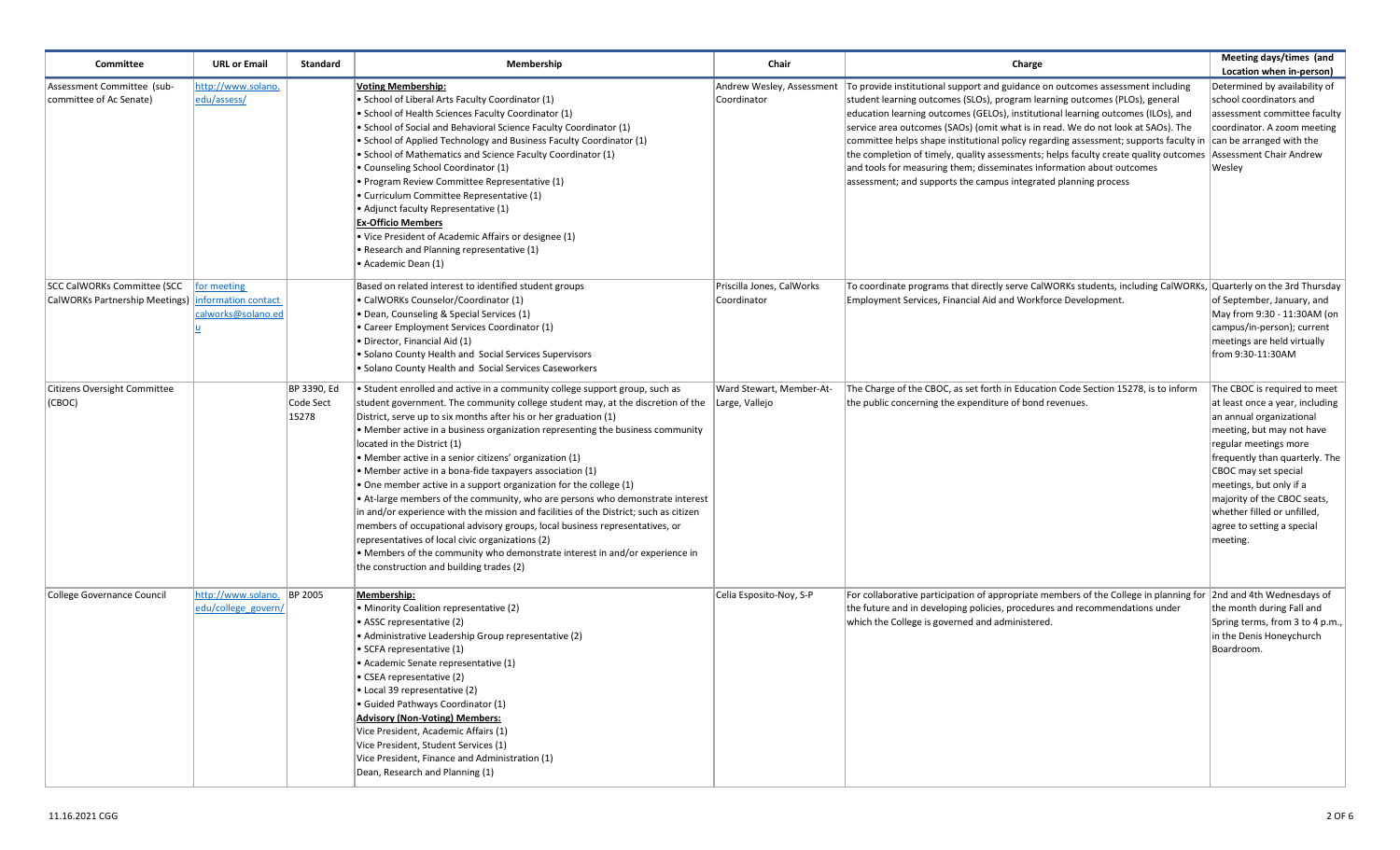| Committee                                                    | <b>URL or Email</b>                            | <b>Standard</b>                 | Membership                                                                                                                                                                                                                                                                                                                                                                                                                                                                                                                                                                                     | Chair                                                                        | Charge                                                                                                                                                                                                                                                                                                                                                                                                                                                                                                                                                                                                                                                                                                                                                                                                                                                                                                    | Meeting days/times (and<br>Location when in-person)                                                                                                |
|--------------------------------------------------------------|------------------------------------------------|---------------------------------|------------------------------------------------------------------------------------------------------------------------------------------------------------------------------------------------------------------------------------------------------------------------------------------------------------------------------------------------------------------------------------------------------------------------------------------------------------------------------------------------------------------------------------------------------------------------------------------------|------------------------------------------------------------------------------|-----------------------------------------------------------------------------------------------------------------------------------------------------------------------------------------------------------------------------------------------------------------------------------------------------------------------------------------------------------------------------------------------------------------------------------------------------------------------------------------------------------------------------------------------------------------------------------------------------------------------------------------------------------------------------------------------------------------------------------------------------------------------------------------------------------------------------------------------------------------------------------------------------------|----------------------------------------------------------------------------------------------------------------------------------------------------|
| College Review Board                                         |                                                | <b>BP 5300</b>                  | Membership:<br>• Administrator appointed by Superintendent-President (1)<br>• Classified Staff member appointed by CSEA (1)<br>• Faculty member appointed by the Academic Senate (1)<br>• Student appointed by ASSC (1)                                                                                                                                                                                                                                                                                                                                                                        | Chair: One of the College<br>Review Board members -<br>appointed by the VPSS | To review and make recommendations relative to student discipline matters brought Scheduled on an as-needed<br>before it and in accordance with the policies and procedures outlined in Governing<br>Board Policy and Procedures 5300, Student Conduct and Discipline.                                                                                                                                                                                                                                                                                                                                                                                                                                                                                                                                                                                                                                    | basis.                                                                                                                                             |
| Curriculum Committee (sub-<br>committee of Ac Senate)        | http://www.solano.<br>edu/curriculum/          | <b>BP 6100</b>                  | <b>Voting Membership:</b><br>• School of Liberal Arts (2)<br>• School of Health Sciences (2)<br>• School of Social and Behavioral Science (2)<br>• School of Applied Technology and Business (2)<br>• School of Mathematics And Science (2)<br>• Student Services (2)<br>• Articulation Officer (1)<br>• Librarian (1)<br>• Academic Deans (2)<br><b>Non-Voting Members</b><br>. Vice President of Academic Affairs (1)<br>• Curriculum Analyst (1)<br>• ASSC Student Representative majoring in an academic subject (1)<br>• ASSC Student Representative majoring in a vocational subject (2) | Sarah Barsness, Curriculum<br>Committee Chair                                | To provide leadership for all areas that involve the College's curriculum. It is a<br>faculty committee that reviews and recommends additions, deletions, and changes<br>to the College's courses and programs.                                                                                                                                                                                                                                                                                                                                                                                                                                                                                                                                                                                                                                                                                           | Times: 2nd and 4th Tuesdays<br>of the month during the<br>Academic Year from 1:30 to<br>3:30 p.m. (For the 21-22 AY,<br>the meeting is from 1-3PM) |
| Distance Education Committee<br>(sub-committee of Ac Senate) | http://www.solano. BP 6115<br>edu/distance ed/ |                                 | Membership:<br>• Math & Science Faculty (2)<br>• Health Science Faculty (2)<br>• Applied Technology & Business Faculty (2)<br>• Liberal Arts Faculty (2)<br>• Librarian (1)<br>· Social & Behavioral Sciences Faculty (2)<br>• Academic Dean (1)<br>• Counselor (1)<br>• Technology Services & Support (1)<br>· Distance Education Technician (1)                                                                                                                                                                                                                                              | Distance Ed Coordinator                                                      | To deal with campus-wide instructional technology issues with special focus on<br>pedagogical and curricular issues. The Distance Education Committee reviews and<br>makes recommendations regarding Distance Education at Solano Community<br>College, to include delivery methods, best practices, and state-wide compliance, as<br>well as providing resources, training and support for staff and faculty as it relates to<br>distance education. In addition, the Distance Education Committee certifies<br>individual courses to ensure regular effective contact hours and regular instructor-<br>initiated contact, as well as compliance with the Americans with Disabilities Act, and<br>any other identified provisions relevant to accreditation, Chancellor's Office<br>Guidelines, Title 5, CA Education Code, or other<br>external approving agencies, as well as approved local practice. | 1st Friday of the month from<br>11 a.m. to 12 p.m.                                                                                                 |
| EOPS/CARE Advisory Committee                                 |                                                | BP 5430, Title<br>5, Sect 56208 | Membership: Appointed by the Superintendent-President upon recommendation<br>of the EOPS Director to include representation from College personnel, EOPS<br>students, local or feeder high schools, community and business sectors (as<br>specified in Title 5, Section 56208).                                                                                                                                                                                                                                                                                                                | Alexandria Castaneda,<br><b>EOPS/CARE Coordinator</b>                        | To assist the College in developing and maintaining effective extended opportunity<br>programs and services (as specified in Title 5, Section 56208).                                                                                                                                                                                                                                                                                                                                                                                                                                                                                                                                                                                                                                                                                                                                                     | At least twice during each<br>academic year                                                                                                        |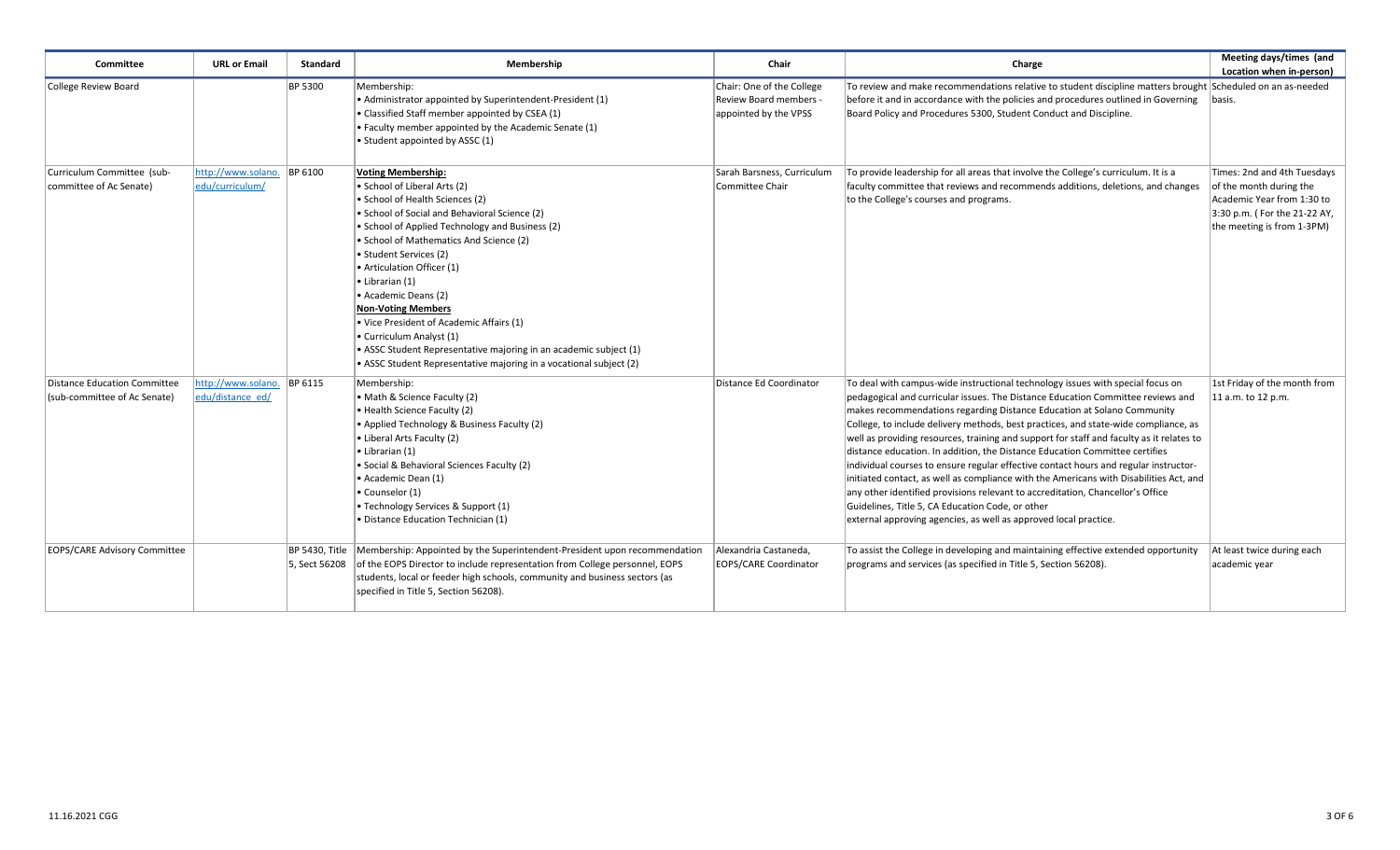| Committee                                                        | <b>URL or Email</b>            | <b>Standard</b>          | Membership                                                                                                                                                                                                                                                                                                                                                                                                                                     | Chair                   | Charge                                                                                                                                                                                                                                                                                                                                                                                                                                                                                                                                                                                                                                                                                                                                                                                                                                                                                                                                                                                                                                                                                                                                                                  | Meeting days/times (and<br>Location when in-person)                                                    |
|------------------------------------------------------------------|--------------------------------|--------------------------|------------------------------------------------------------------------------------------------------------------------------------------------------------------------------------------------------------------------------------------------------------------------------------------------------------------------------------------------------------------------------------------------------------------------------------------------|-------------------------|-------------------------------------------------------------------------------------------------------------------------------------------------------------------------------------------------------------------------------------------------------------------------------------------------------------------------------------------------------------------------------------------------------------------------------------------------------------------------------------------------------------------------------------------------------------------------------------------------------------------------------------------------------------------------------------------------------------------------------------------------------------------------------------------------------------------------------------------------------------------------------------------------------------------------------------------------------------------------------------------------------------------------------------------------------------------------------------------------------------------------------------------------------------------------|--------------------------------------------------------------------------------------------------------|
| Equity Inclusion Advisory Council   http://www.solano.<br>(EIAC) | edu/eiac/                      |                          |                                                                                                                                                                                                                                                                                                                                                                                                                                                | Contact HR 707-864-7137 | The Equity Inclusion Advisory Council (E.I.A.C.) was created to provide leadership<br>that advocates for diversity and equity in Solano Community College's educational<br>programs, cultural events, and recruitment and hiring training outcomes.<br>Responsibilities of the E.I.A.C.:<br>To provide leadership to foster an educational climate that encourages mutual<br>respect, trust, acceptance, and teamwork, regardless of backgrounds (as identified<br>in the Board policy 4035 on non-discrimination).<br>To influence Institutional plans to address equity issues and to eliminate barriers to<br>conditions of equity. Such plans should include work on the Staff Equity Plan as<br>required by the California Community College Chancellor's Office and ACCJC.<br>-To educate all College constituents in the needs of an increasingly diverse<br>educational community.<br>-To make recommendations for revising Board policies pertaining to diversity and<br>equity.<br>-To solicit suggestions from relevant College and community groups to strengthen<br>diversity outreach.<br>-To establish appropriate timelines to complete E.I.A.C. tasks. |                                                                                                        |
| <b>Faculty Class Advancement</b>                                 |                                | <b>SCFA</b><br>Agreement | Article 20.406   Membership:<br>• SCFA (3)<br>• District Administrators (3)                                                                                                                                                                                                                                                                                                                                                                    | Erin Duane, Professor   | To recommend to the Vice President of Academic Affairs acceptance or denial of<br>academic class advancement credit requests for nontraditional faculty professional<br>improvement.                                                                                                                                                                                                                                                                                                                                                                                                                                                                                                                                                                                                                                                                                                                                                                                                                                                                                                                                                                                    | Meeting Times: Scheduled as<br>needed when requests are<br>received.                                   |
| <b>Fiscal Advisory Committee</b>                                 | http://www.solano.<br>edu/fac/ | <b>BP 2005</b>           | Membership<br>• Chairperson, Vice President, Finance & Administration<br>• Academic Senate (3)<br>• Local 39 (1)<br>$\bullet$ CSEA (1)<br>· Educational Administrator (1)<br>• Classified Manager (1)<br>$\bullet$ ASSC (1)<br>• Minority Coalition (1)<br>$\bullet$ SCFA $(1)$<br>· Executive Director, SCC Educational Foundation (1)<br><b>Advisory Members</b><br>· Vice President, Academic Affairs<br>· Vice President, Student Services | Susan Wheet, VPFA       | To make recommendations to the Superintendent-President on District financial and  1st Wednesday of the month,<br>budget planning issues.                                                                                                                                                                                                                                                                                                                                                                                                                                                                                                                                                                                                                                                                                                                                                                                                                                                                                                                                                                                                                               | 2-3 p.m., during the academic<br>year, with possible meetings in<br>the summer.                        |
| Food Service Advisory Committee                                  |                                | BP 3720                  | Membership:<br>· Food Service Contractor representative (1)<br>• Academic Senate (1)<br>$\bullet$ ASSC (1)<br>• CSEA (1)<br>• Local 39 (1)<br>• Educational Administrator (1)<br>• Director of Student Development (1)                                                                                                                                                                                                                         | Susan Wheet, VPFA       | To ensure that the Solano Community College Food Service Vendor offers the best<br>food product and service to our students and staff at the most economical price<br>possible.                                                                                                                                                                                                                                                                                                                                                                                                                                                                                                                                                                                                                                                                                                                                                                                                                                                                                                                                                                                         | Two meetings each semester<br>during the academic year.                                                |
| Guided Pathways Steering<br>Committee                            |                                |                          | Membership:<br>· Pathways for Academic and Career Excellence (PACE) Leads<br>· Guided Pathway Counselors<br>· Vice President Student Services                                                                                                                                                                                                                                                                                                  | Shannon Cooper, VPSS    | TI support the completion of department area program maps/department web<br>pages and work with student services in developing student success teams for PACE   month<br>pathways.                                                                                                                                                                                                                                                                                                                                                                                                                                                                                                                                                                                                                                                                                                                                                                                                                                                                                                                                                                                      | 1st and 3rd Fridays of the                                                                             |
| <b>Graduation Task Force</b>                                     |                                |                          | Membership: Members represent departments, programs, Academic Senate, and<br>constituencies involved in commencement and are invited to serve on the<br>committee by the Director of Student Development each year.                                                                                                                                                                                                                            | Specialist              | Rischa Slade, Student Affairs   To provide campus-wide input regarding the graduation ceremony                                                                                                                                                                                                                                                                                                                                                                                                                                                                                                                                                                                                                                                                                                                                                                                                                                                                                                                                                                                                                                                                          | 2x/month at the beginning of<br>the Spring term and 1x/week<br>during the month prior to<br>graduation |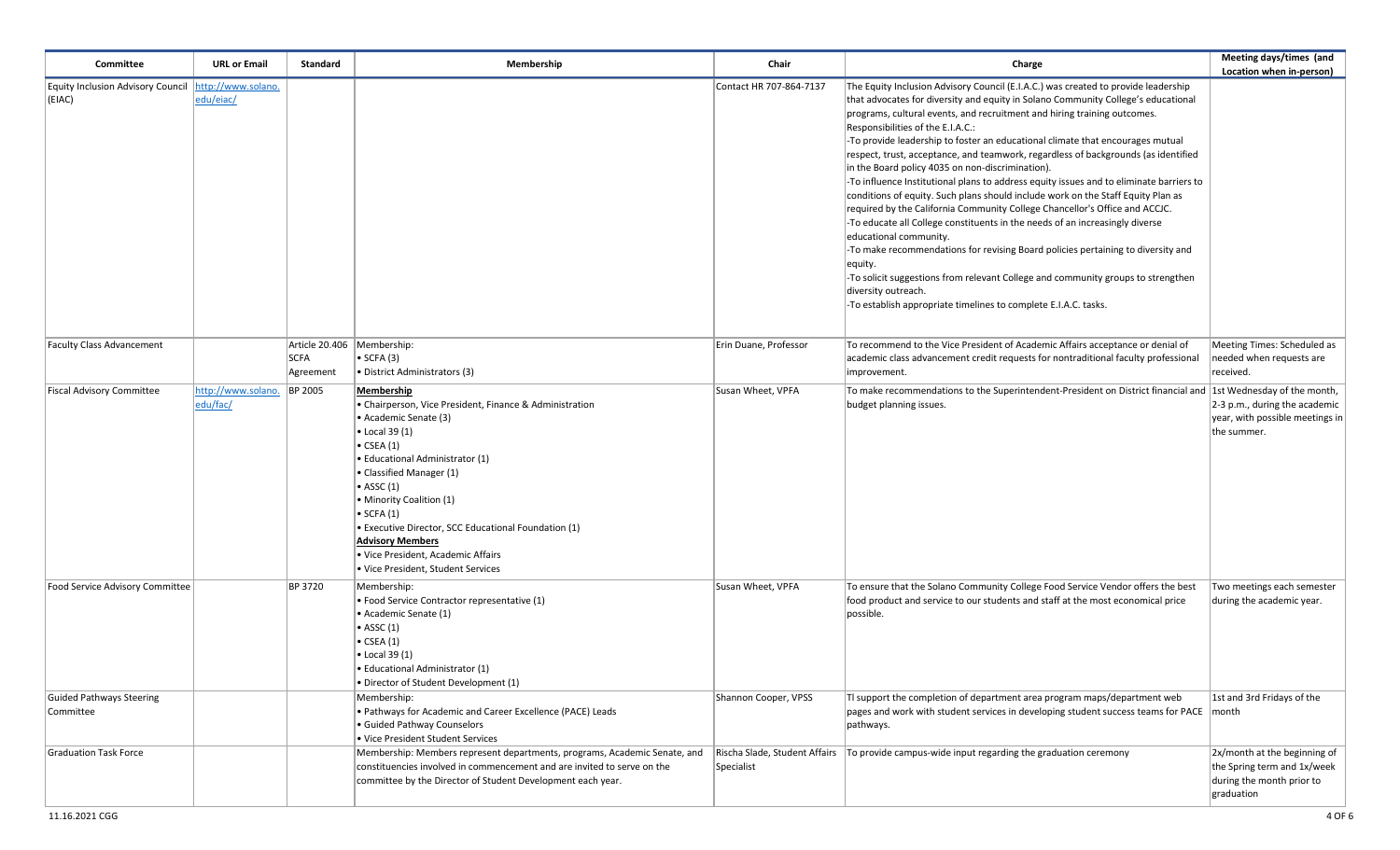| Committee                                                                                                                                     | <b>URL or Email</b>                                | <b>Standard</b>                           | Membership                                                                                                                                                                                                                                                                                                                                                                                                                                                                                                                                                                                                                                                                                   | Chair                                                                       | Charge                                                                                                                                                                                                                                                                                                                                                                                                      | Meeting days/times (and<br>Location when in-person)                                                                                                                     |
|-----------------------------------------------------------------------------------------------------------------------------------------------|----------------------------------------------------|-------------------------------------------|----------------------------------------------------------------------------------------------------------------------------------------------------------------------------------------------------------------------------------------------------------------------------------------------------------------------------------------------------------------------------------------------------------------------------------------------------------------------------------------------------------------------------------------------------------------------------------------------------------------------------------------------------------------------------------------------|-----------------------------------------------------------------------------|-------------------------------------------------------------------------------------------------------------------------------------------------------------------------------------------------------------------------------------------------------------------------------------------------------------------------------------------------------------------------------------------------------------|-------------------------------------------------------------------------------------------------------------------------------------------------------------------------|
| Measure Q Steering Committee                                                                                                                  |                                                    |                                           | Membership: To solicit constructive feedback, Deans, Academic Affairs, Student<br>Services, Trustees, and Maintenance and Operations are invited to join, ensuring<br>broad representation on the steering committee.<br>· Citizens Oversight Committee (CBOC)<br>• SCC Trustees (3)<br>· Superintendent-President<br>• Bond Manager<br>. Vice President of Finance and Administration<br>· Vice President of Student Services<br>. Vice President of Academic Affairs<br>• Dean of the Vallejo Center<br>. Dean of the Vacaville Center<br>• Dean of Liberal Arts<br>· Dean of Mathematics and Science<br>· Director of Facilities<br>• Biotechnology Faculty (1)<br>• Classified Staff (1) | Lucky Lofton, Executive<br><b>Bonds Manager</b>                             | To provide updates and collect feedback on Measure Q Bond funding.                                                                                                                                                                                                                                                                                                                                          | The 1st Wednesday of the<br>Month from 4:30 - 5:30 p.m.                                                                                                                 |
| Minority Coalition                                                                                                                            |                                                    |                                           | Membership: Open to all Solano Community College employees. Ethnic minority<br>employees are encouraged to attend.                                                                                                                                                                                                                                                                                                                                                                                                                                                                                                                                                                           | Shanan Danley, Intermin<br>President                                        | To provide a forum for discussing common concerns of minority groups and provide   Once a month<br>feedback to college leadership.                                                                                                                                                                                                                                                                          |                                                                                                                                                                         |
| <b>Professional Development</b><br>Committee (sub-committee of Ac $ edu/professional$ de Standard I and $ •$ Full-time Faculty (3)<br>Senate) | http://www.solano. Accreditation<br>velopment/     |                                           | Membership:<br>• Adjunct Faculty (1)<br>• CSEA representative (2)<br>· Human Resources representative (1)                                                                                                                                                                                                                                                                                                                                                                                                                                                                                                                                                                                    | Michelle Smith, PD<br>Coordinator                                           | To promote professional development opportunities for faculty and staff to broaden 1st and 3rd Thursdays of the<br>their knowledge, expand their skills, and enhance their abilities to benefit the<br>students, the college, as well as the greater community including developing and<br>implementing the Flexible Calendar plan.                                                                         | month from 2:30-4 p.m.                                                                                                                                                  |
| Sabbatical Leave Committee                                                                                                                    |                                                    | Article 11 of<br><b>SCFA</b><br>Agreement | Membership:<br>· Solano College Faculty Association (3)<br>• Administrators appointed by the Vice President of Academic Affairs (2)<br>• Vice President of Academic Affairs (1)                                                                                                                                                                                                                                                                                                                                                                                                                                                                                                              | David Williams, VPAA                                                        | To provide the opportunity for faculty members to improve professional skills that<br>will benefit the students and the District. In addition, the concept of sabbatical<br>leaves is to provide an opportunity for the faculty member to participate in<br>educational activities away from the District that will renew and revitalize the faculty<br>member's contribution to students and the District. | October/November,<br>February/March of each<br>academic year                                                                                                            |
| Safety Committee                                                                                                                              | http://www.solano.<br>edu/police/committ<br>ee.php | <b>BP 3850</b>                            | Membership: Appointments made at the beginning of the fall semester by the<br>constituent group.<br>• ASSC representative (1)<br>• CSEA representative (1)<br>• Local 39 representative (1)<br>• Academic Senate representative (1)<br>· Educational Administrator (1)<br>• Director of Facilities (1)<br>· Student Health Center representative (1)<br>. Vice President, Finance and Administration (1)                                                                                                                                                                                                                                                                                     |                                                                             | To promote and facilitate the development of procedures and practices that<br>maintain an environment fostering safe and healthful attitudes on the part of all<br>employees.                                                                                                                                                                                                                               | The committee meets on the<br>4th Wednesday of each month<br>during the regular academic<br>year and is comprised of<br>representatives from all<br>constituent groups. |
| Student Equity and Success<br>Council (sub-committee of Ac<br>Senate)                                                                         | http://www.solano.<br>edu/basic skills/            |                                           | Membership (Voting):<br>• Student Equity and Success Coordinator, Co-Chair (1)<br>• Administration, Co-Chair (1)<br>· English Basic Skills Coordinator (1)<br>· Math Basic Skills Coordinator (1)<br>• DSP/Counseling Faculty Member (1)<br>• Academic Success and Tutoring Center Coordinator (1)<br>• Pathway Coordinator (1)<br>· First-Year Experience Coordinator (1)                                                                                                                                                                                                                                                                                                                   | Heather Watson-Perez,<br><b>Student Equity and Success</b><br>Council Chair | To provide institutional direction to integrate validated effective practices for<br>underprepared students to succeed at college level learning. The committee is<br>responsible for developing and evaluating a yearly basic skills plan reflecting the<br>state's Basic Skills Initiative.                                                                                                               | 2nd and 4th Fridays of the<br>month during the Academic<br>Year at 12:00 p.m.                                                                                           |